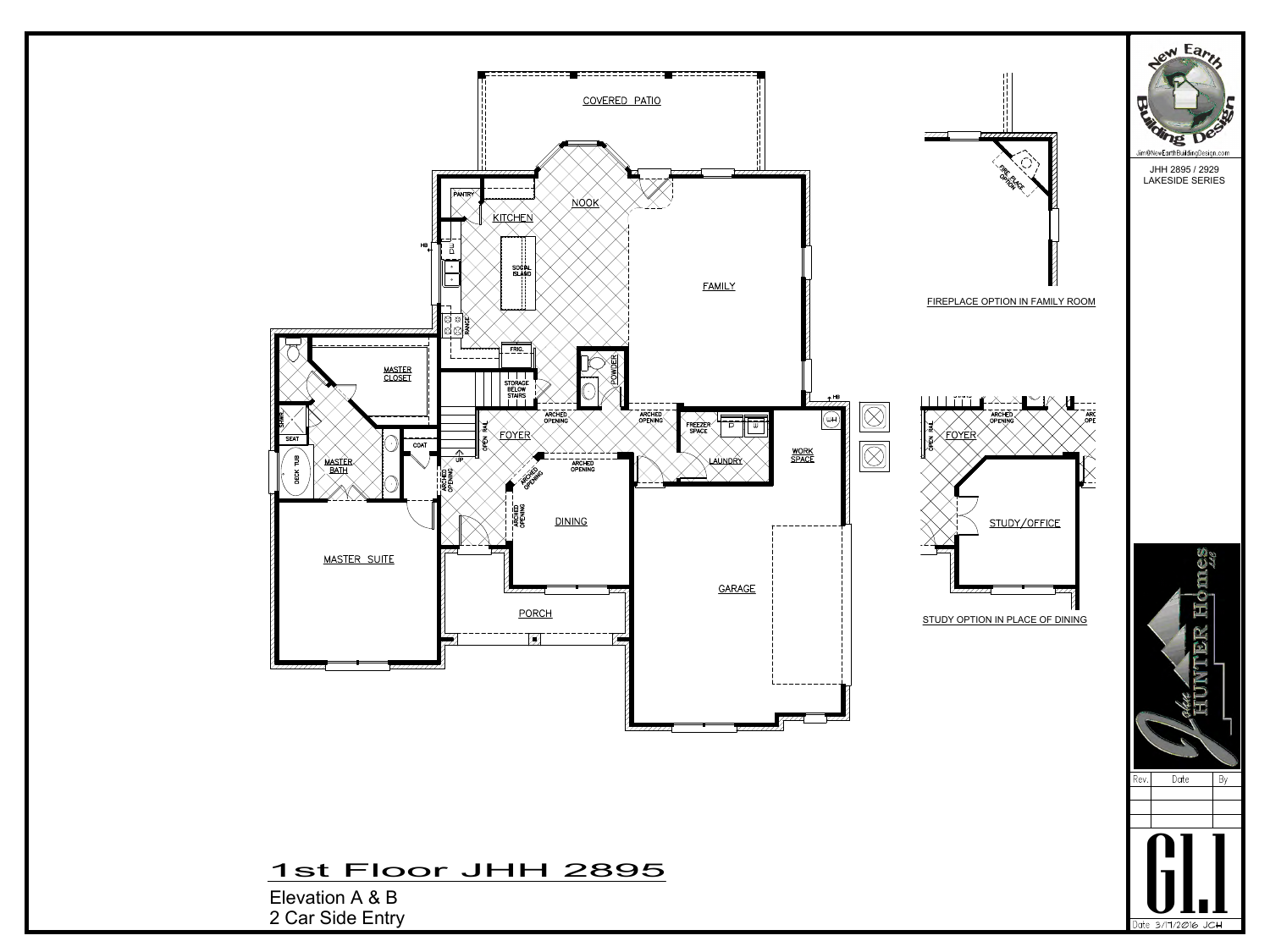

- 
- 
- 
- 
- 
- 
- 
- 
- 
-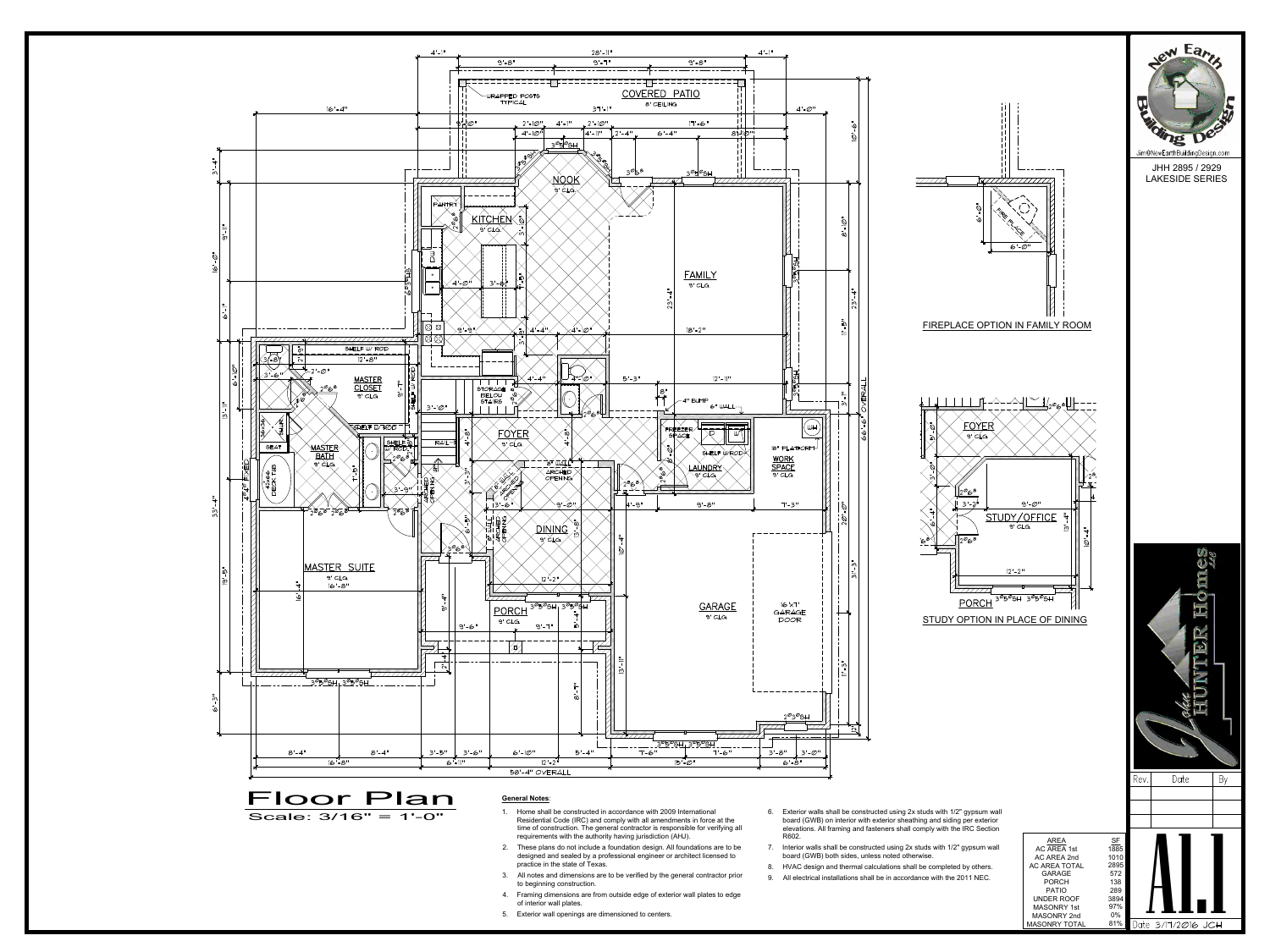



## Elevation A



## Elevation B



PLAN: JHH 2895/2929 LAKESIDE SERIES ELEVATION A/B